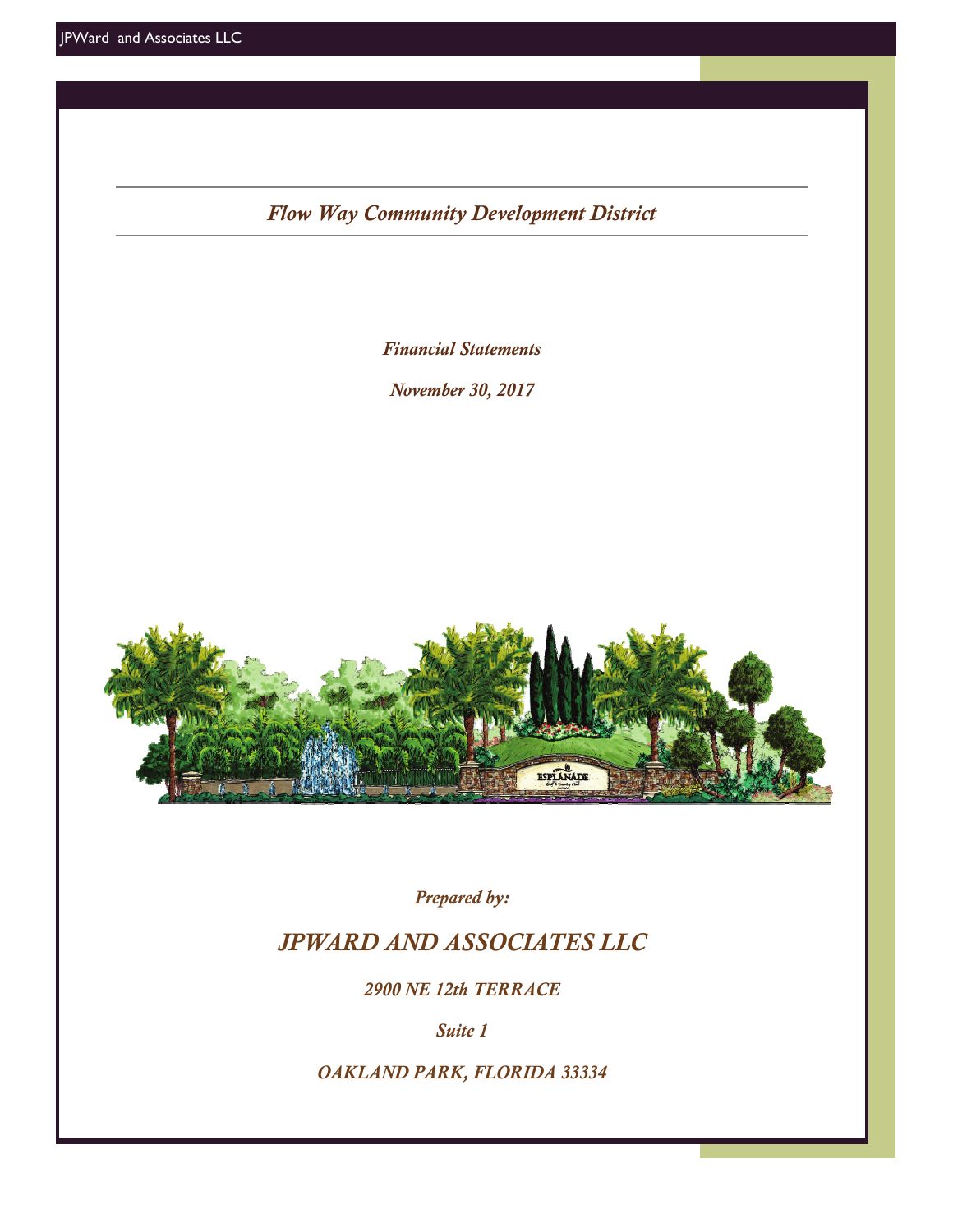| <b>Flow Way Community Development District</b> |  |  |  |  |  |  |  |  |  |
|------------------------------------------------|--|--|--|--|--|--|--|--|--|
|                                                |  |  |  |  |  |  |  |  |  |
| Page                                           |  |  |  |  |  |  |  |  |  |
| $1 - 2$                                        |  |  |  |  |  |  |  |  |  |
|                                                |  |  |  |  |  |  |  |  |  |
| $3 - 4$                                        |  |  |  |  |  |  |  |  |  |
|                                                |  |  |  |  |  |  |  |  |  |
| 5                                              |  |  |  |  |  |  |  |  |  |
| 6                                              |  |  |  |  |  |  |  |  |  |
| 7                                              |  |  |  |  |  |  |  |  |  |
| 8                                              |  |  |  |  |  |  |  |  |  |
|                                                |  |  |  |  |  |  |  |  |  |
| 9                                              |  |  |  |  |  |  |  |  |  |
| 10                                             |  |  |  |  |  |  |  |  |  |
|                                                |  |  |  |  |  |  |  |  |  |

*JPWard & Associates, LLC 2900 NE 12th Terrace Suite 1 Oakland Park, Florida 33334*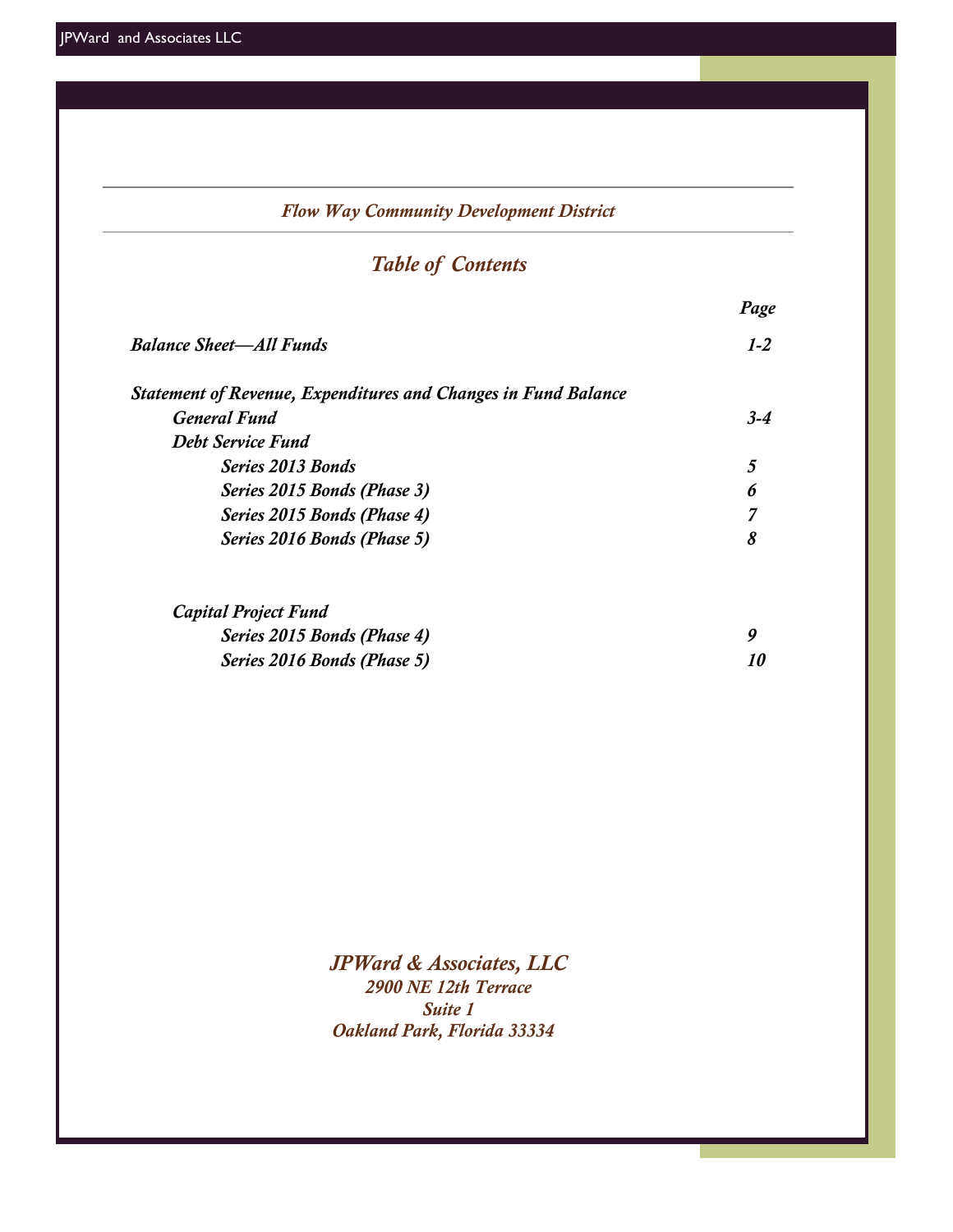### **Flowway Community Develoment District Balance Sheet for the Period Ending November 30, 2017**

|                                             |    | <b>Governmental Funds</b> |    |                           |                                 |    |                                 |    |                                 |                          |                             |                                 |        |                                         |                          |    |                      |
|---------------------------------------------|----|---------------------------|----|---------------------------|---------------------------------|----|---------------------------------|----|---------------------------------|--------------------------|-----------------------------|---------------------------------|--------|-----------------------------------------|--------------------------|----|----------------------|
|                                             |    |                           |    | <b>Debt Service Funds</b> |                                 |    |                                 |    |                                 |                          | <b>Capital Project Fund</b> |                                 |        | <b>Account Groups</b>                   |                          |    | <b>Totals</b>        |
|                                             |    | <b>General Fund</b>       |    | Series 2013               | <b>Series 2015</b><br>(Phase 3) |    | <b>Series 2015</b><br>(Phase 4) |    | <b>Series 2016</b><br>(Phase 5) | Series 2015<br>(Phase 4) |                             | <b>Series 2016</b><br>(Phase 5) |        | <b>General Long</b><br><b>Term Debt</b> |                          |    | (Memorandum<br>Only) |
| Assets                                      |    |                           |    |                           |                                 |    |                                 |    |                                 |                          |                             |                                 |        |                                         |                          |    |                      |
| <b>Cash and Investments</b>                 |    |                           |    |                           |                                 |    |                                 |    |                                 |                          |                             |                                 |        |                                         |                          |    |                      |
| General Fund - Invested Cash                | Ś. | 615,612                   | Š. |                           |                                 |    |                                 |    |                                 | Š.                       |                             | $\varsigma$                     |        | \$                                      |                          | \$ | 615,612              |
| Debt Service Fund                           |    |                           |    |                           |                                 |    |                                 |    |                                 |                          |                             |                                 |        |                                         |                          |    |                      |
| <b>Interest Account</b>                     |    |                           |    |                           |                                 |    |                                 |    |                                 |                          |                             |                                 |        |                                         |                          |    |                      |
| <b>Sinking Account</b>                      |    |                           |    |                           |                                 |    |                                 |    |                                 |                          |                             |                                 |        |                                         |                          |    |                      |
| Reserve Account                             |    |                           |    | 539,000                   | 264,494                         |    | 161,930                         |    | 174,589                         |                          |                             |                                 |        |                                         |                          |    | 1,140,012            |
| Revenue                                     |    | $\overline{\phantom{a}}$  |    | 72,654                    | 31,770                          |    | 16,087                          |    | 2,731                           |                          |                             |                                 |        |                                         | $\overline{\phantom{a}}$ |    | 123,241              |
| <b>Prepayment Account</b>                   |    |                           |    |                           | 425                             |    |                                 |    |                                 |                          |                             |                                 |        |                                         |                          |    | 425                  |
| Construction                                |    |                           |    |                           |                                 |    |                                 |    | $\overline{\phantom{a}}$        |                          | 2,267                       |                                 | 13,447 |                                         |                          |    | 15,714               |
| Cost of Issuance                            |    |                           |    |                           |                                 |    |                                 |    |                                 |                          |                             |                                 |        |                                         |                          |    |                      |
| Due from Other Funds                        |    |                           |    |                           |                                 |    |                                 |    |                                 |                          |                             |                                 |        |                                         |                          |    |                      |
| General Fund                                |    |                           |    | 205,991                   | 100,760                         |    | 82,698                          |    | 141,173                         |                          |                             |                                 |        |                                         |                          |    | 530,623              |
| Debt Service Fund(s)                        |    |                           |    |                           |                                 |    |                                 |    |                                 |                          |                             |                                 |        |                                         |                          |    |                      |
| Capital Projects Fund(s)                    |    |                           |    |                           |                                 |    |                                 |    |                                 |                          |                             |                                 |        |                                         |                          |    |                      |
| <b>Market Valuation Adjustments</b>         |    |                           |    |                           |                                 |    |                                 |    |                                 |                          |                             |                                 |        |                                         |                          |    |                      |
| <b>Accrued Interest Receivable</b>          |    |                           |    |                           |                                 |    |                                 |    |                                 |                          |                             |                                 |        |                                         |                          |    |                      |
| <b>Assessments Receivable</b>               |    |                           |    |                           |                                 |    |                                 |    |                                 |                          |                             |                                 |        |                                         |                          |    |                      |
| Amount Available in Debt Service Funds      |    |                           |    |                           |                                 |    |                                 |    |                                 |                          |                             |                                 |        |                                         | 817,645                  |    | 817,645              |
| Amount to be Provided by Debt Service Funds |    |                           |    |                           |                                 |    |                                 |    |                                 |                          |                             |                                 |        |                                         | 17,977,355               |    | 17,977,355           |
| Investment in General Fixed Assets (net of  |    |                           |    |                           |                                 |    |                                 |    |                                 |                          |                             |                                 |        |                                         |                          |    |                      |
| depreciation)                               |    |                           |    |                           |                                 |    |                                 |    |                                 |                          |                             |                                 |        |                                         |                          |    |                      |
| Total Assets \$                             |    | 615,612                   | S  | 817,645                   | \$<br>397,449                   | Ŝ. | 260,715                         | Ŝ. | 318,493                         | \$                       | 2,267                       | Ŝ                               | 13,447 | Ŝ.                                      | 18,795,000               | Ś  | 21,220,627           |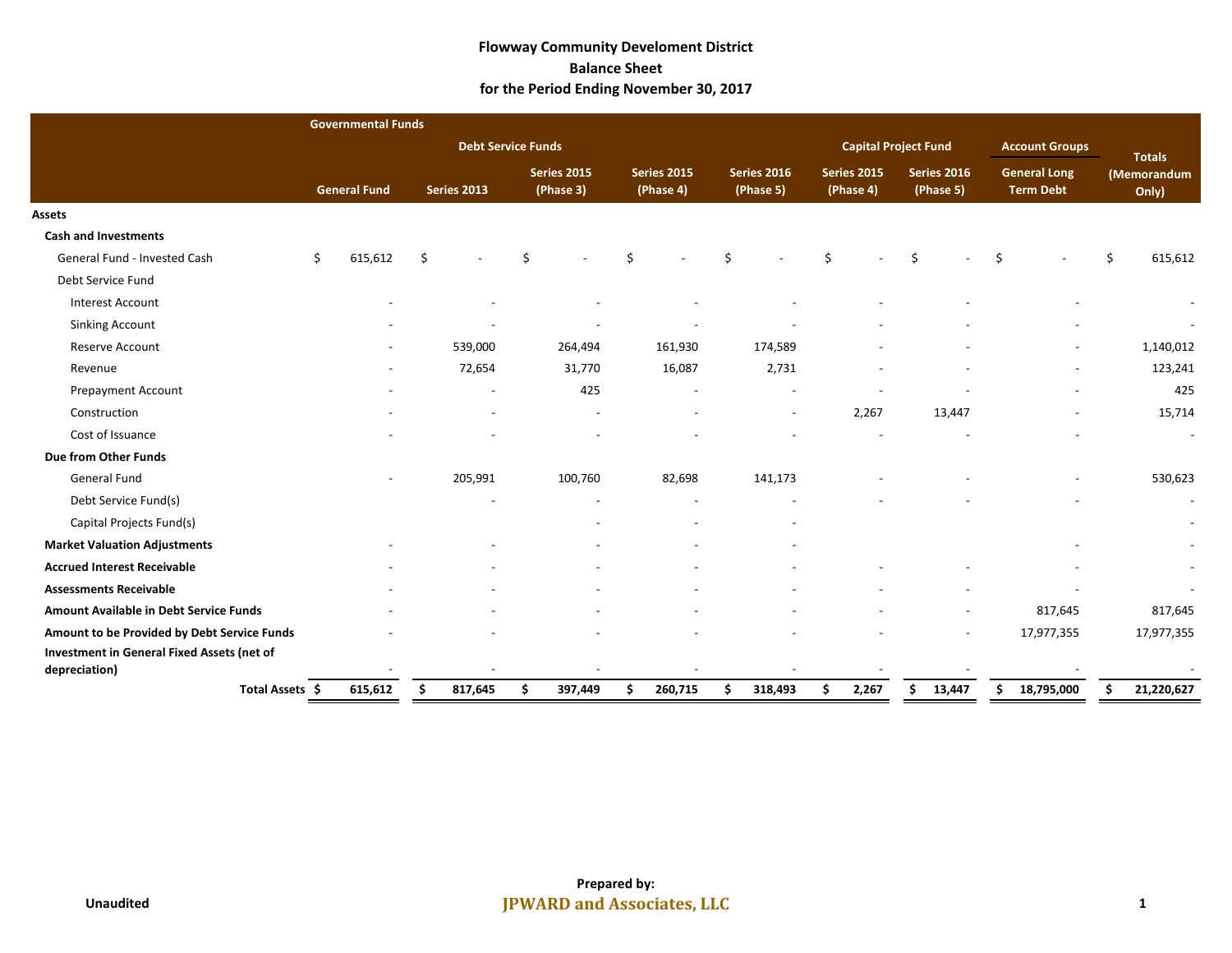### **Flowway Community Develoment District Balance Sheet for the Period Ending November 30, 2017**

|                                                     |    | <b>Governmental Funds</b> |                           |     |                          |    |                          |          |                                 |    |                                 |                             |                                 |     |                                         |    |                      |
|-----------------------------------------------------|----|---------------------------|---------------------------|-----|--------------------------|----|--------------------------|----------|---------------------------------|----|---------------------------------|-----------------------------|---------------------------------|-----|-----------------------------------------|----|----------------------|
|                                                     |    |                           | <b>Debt Service Funds</b> |     |                          |    |                          |          |                                 |    |                                 | <b>Capital Project Fund</b> |                                 |     | <b>Account Groups</b>                   |    | <b>Totals</b>        |
|                                                     |    | <b>General Fund</b>       | <b>Series 2013</b>        |     | Series 2015<br>(Phase 3) |    | Series 2015<br>(Phase 4) |          | <b>Series 2016</b><br>(Phase 5) |    | <b>Series 2015</b><br>(Phase 4) |                             | <b>Series 2016</b><br>(Phase 5) |     | <b>General Long</b><br><b>Term Debt</b> |    | (Memorandum<br>Only) |
|                                                     |    |                           |                           |     |                          |    |                          |          |                                 |    |                                 |                             |                                 |     |                                         |    |                      |
| <b>Liabilities</b>                                  |    |                           |                           |     |                          |    |                          |          |                                 |    |                                 |                             |                                 |     |                                         |    |                      |
| <b>Accounts Payable &amp; Payroll Liabilities</b>   | \$ |                           |                           | Š.  |                          | Ś. |                          | <b>S</b> |                                 | Š. |                                 |                             |                                 | .\$ |                                         |    |                      |
| Due to Other Funds                                  |    |                           |                           |     |                          |    |                          |          |                                 |    |                                 |                             |                                 |     |                                         |    |                      |
| General Fund                                        |    |                           |                           |     |                          |    |                          |          |                                 |    |                                 |                             |                                 |     |                                         |    |                      |
| Debt Service Fund(s)                                |    | 530,623                   |                           |     |                          |    |                          |          |                                 |    |                                 |                             |                                 |     |                                         |    | 530,623              |
| Capital Projects Fund(s)                            |    |                           |                           |     |                          |    |                          |          |                                 |    |                                 |                             |                                 |     |                                         |    |                      |
| <b>Bonds Payable</b>                                |    |                           |                           |     |                          |    |                          |          |                                 |    |                                 |                             |                                 |     |                                         |    |                      |
| <b>Current Portion</b>                              |    |                           |                           |     |                          |    |                          |          |                                 |    |                                 |                             |                                 |     |                                         |    |                      |
| Long Term                                           |    |                           |                           |     |                          |    |                          |          |                                 |    |                                 |                             |                                 |     | 18,795,000                              |    | 18,795,000           |
| <b>Total Liabilities</b>                            | Ŝ. | 530,623                   | \$                        | \$  |                          | \$ |                          | \$.      |                                 | Ŝ. |                                 | Ś.                          |                                 | Ś.  | 18,795,000                              | Ŝ. | 19,325,623           |
| <b>Fund Equity and Other Credits</b>                |    |                           |                           |     |                          |    |                          |          |                                 |    |                                 |                             |                                 |     |                                         |    |                      |
| <b>Investment in General Fixed Assets</b>           |    |                           |                           |     |                          |    |                          |          |                                 |    |                                 |                             |                                 |     |                                         |    |                      |
| <b>Fund Balance</b>                                 |    |                           |                           |     |                          |    |                          |          |                                 |    |                                 |                             |                                 |     |                                         |    |                      |
| <b>Restricted</b>                                   |    |                           |                           |     |                          |    |                          |          |                                 |    |                                 |                             |                                 |     |                                         |    |                      |
| Beginning: October 1, 2017 (Unaudited)              |    |                           | 922,181                   |     | 452,036                  |    | 308,649                  |          | 302,765                         |    | 2,212                           |                             | 13,384                          |     |                                         |    | 2,001,227            |
| <b>Results from Current Operations</b>              |    |                           |                           |     |                          |    |                          |          |                                 |    |                                 |                             |                                 |     |                                         |    |                      |
| Unassigned                                          |    |                           |                           |     |                          |    |                          |          |                                 |    |                                 |                             |                                 |     |                                         |    |                      |
| Beginning: October 1, 2017 (Unaudited)              |    | 29,393                    |                           |     |                          |    |                          |          |                                 |    |                                 |                             |                                 |     |                                         |    | 29,393               |
| <b>Results from Current Operations</b>              |    | 55,597                    | (104, 537)                |     | (54, 588)                | Ś. | (47, 934)                | Ś        | 15,728                          |    | 54                              |                             | 63                              |     |                                         |    | (135, 616)           |
| Total Fund Equity and Other Credits \$              |    | 84,989                    | 817,645                   | Ś   | 397,449                  | Ŝ. | 260,715                  | Ś        | 318,493                         | Ŝ. | 2,267                           | S                           | 13,447                          | Ŝ.  |                                         | Ś  | 1,895,004            |
|                                                     |    |                           |                           |     |                          | Ś  |                          | Ś        |                                 |    |                                 |                             |                                 | \$  |                                         | Ś. |                      |
| Total Liabilities, Fund Equity and Other Credits \$ |    | 615,612                   | 817,645                   | \$. | 397,449                  |    | 260,715                  |          | 318,493                         | \$ | 2,267                           | \$                          | 13,447                          |     | 18,795,000                              |    | 21,220,627           |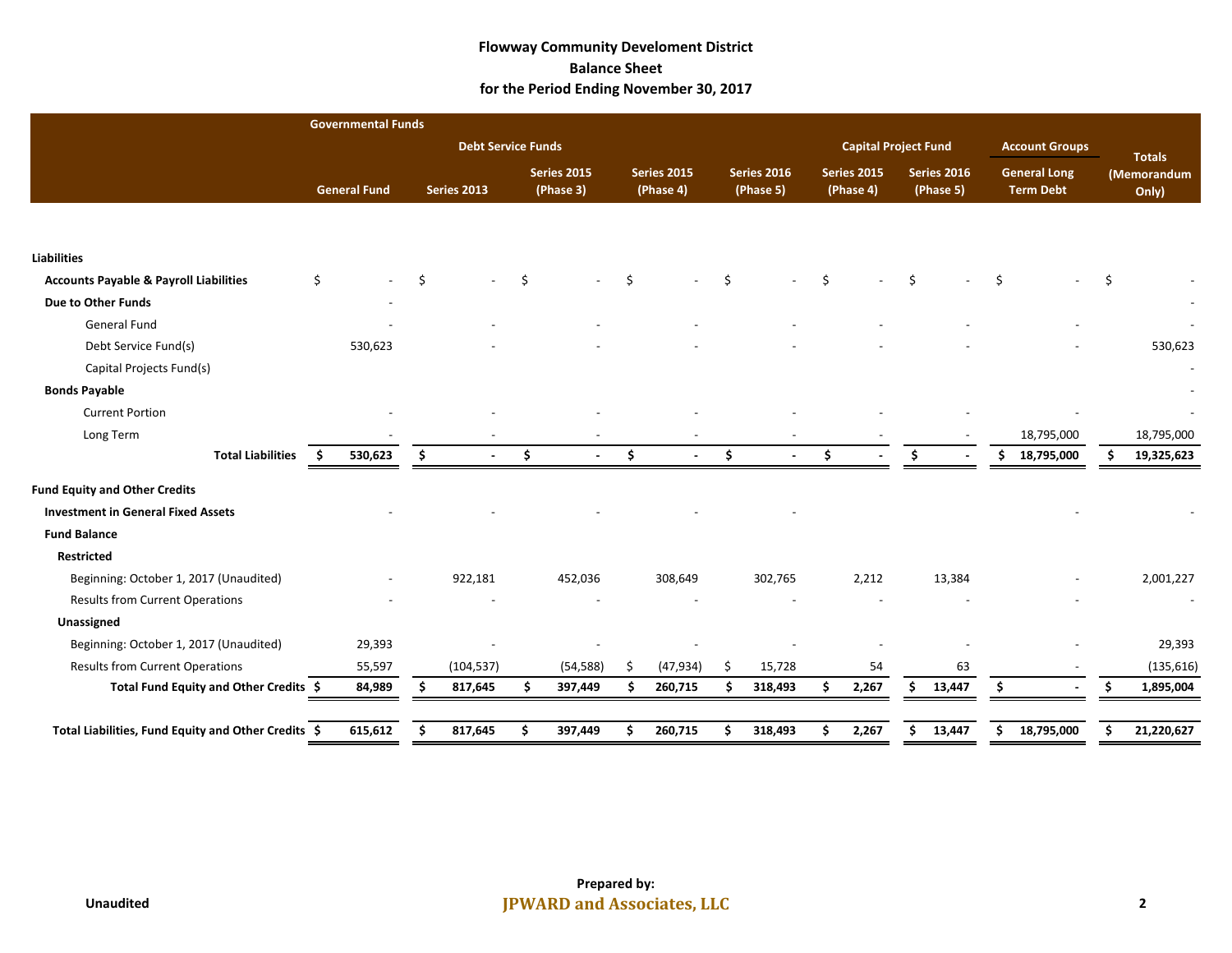# **Flowway Community Development District General Fund Statement of Revenues, Expenditures and Changes in Fund Balance Through November 30, 2017**

| <b>Description</b>                      | <b>October</b>                  | <b>November</b>          | <b>Year to Date</b>      | <b>Total Annual</b><br><b>Budget</b> | % of<br><b>Budget</b> |
|-----------------------------------------|---------------------------------|--------------------------|--------------------------|--------------------------------------|-----------------------|
| <b>Revenue and Other Sources</b>        |                                 |                          |                          |                                      |                       |
| Carryforward                            | \$<br>$\mathbb{L}^{\mathbb{N}}$ | \$                       |                          |                                      |                       |
| <b>Interest</b>                         |                                 |                          |                          |                                      |                       |
| Interest - General Checking             |                                 |                          |                          |                                      | N/A                   |
| <b>Special Assessment Revenue</b>       |                                 |                          |                          |                                      |                       |
| Special Assessments - On-Roll           |                                 | 74,874                   | 74,874                   | 189,710                              | 39%                   |
| Special Assessments - Off-Roll          |                                 |                          |                          |                                      | N/A                   |
| <b>Contributions Private Sources</b>    |                                 |                          |                          |                                      | N/A                   |
| Intragovernmental Transfer In           |                                 |                          |                          |                                      | N/A                   |
| <b>Total Revenue and Other Sources:</b> | -\$<br>$\blacksquare$           | \$<br>74,874             | 74,874                   | \$<br>189,710                        | 39%                   |
| <b>Expenditures and Other Uses</b>      |                                 |                          |                          |                                      |                       |
| <b>Executive</b>                        |                                 |                          |                          |                                      |                       |
| <b>Professional Management</b>          | 3,333                           | 3,333                    | 6,667                    | 40,000                               | 17%                   |
| <b>Financial and Administrative</b>     |                                 |                          |                          |                                      |                       |
| <b>Audit Services</b>                   |                                 |                          |                          | 4,400                                | 0%                    |
| <b>Accounting Services</b>              | 1,000                           | 1,000                    | 2,000                    | 24,000                               | 8%                    |
| <b>Assessment Roll Services</b>         | 667                             | 667                      | 1,333                    | 24,000                               | 6%                    |
| Arbitrage Rebate Services               |                                 | 500                      | 500                      | 2,000                                | 25%                   |
| <b>Other Contractual Services</b>       |                                 |                          |                          |                                      |                       |
| Recording and Transcription             |                                 |                          |                          |                                      | N/A                   |
| <b>Legal Advertising</b>                | 932                             |                          | 932                      | 7,500                                | 12%                   |
| <b>Trustee Services</b>                 |                                 |                          |                          | 17,135                               | 0%                    |
| <b>Dissemination Agent Services</b>     | 667                             | 667                      | 1,333                    | 20,000                               | 7%                    |
| <b>Property Appraiser Fees</b>          |                                 |                          |                          | 15,100                               | 0%                    |
| <b>Bank Services</b>                    | 21                              | 21                       | 43                       | 300                                  | 14%                   |
| <b>Travel and Per Diem</b>              | $\blacksquare$                  | $\overline{\phantom{a}}$ | $\overline{\phantom{a}}$ |                                      | N/A                   |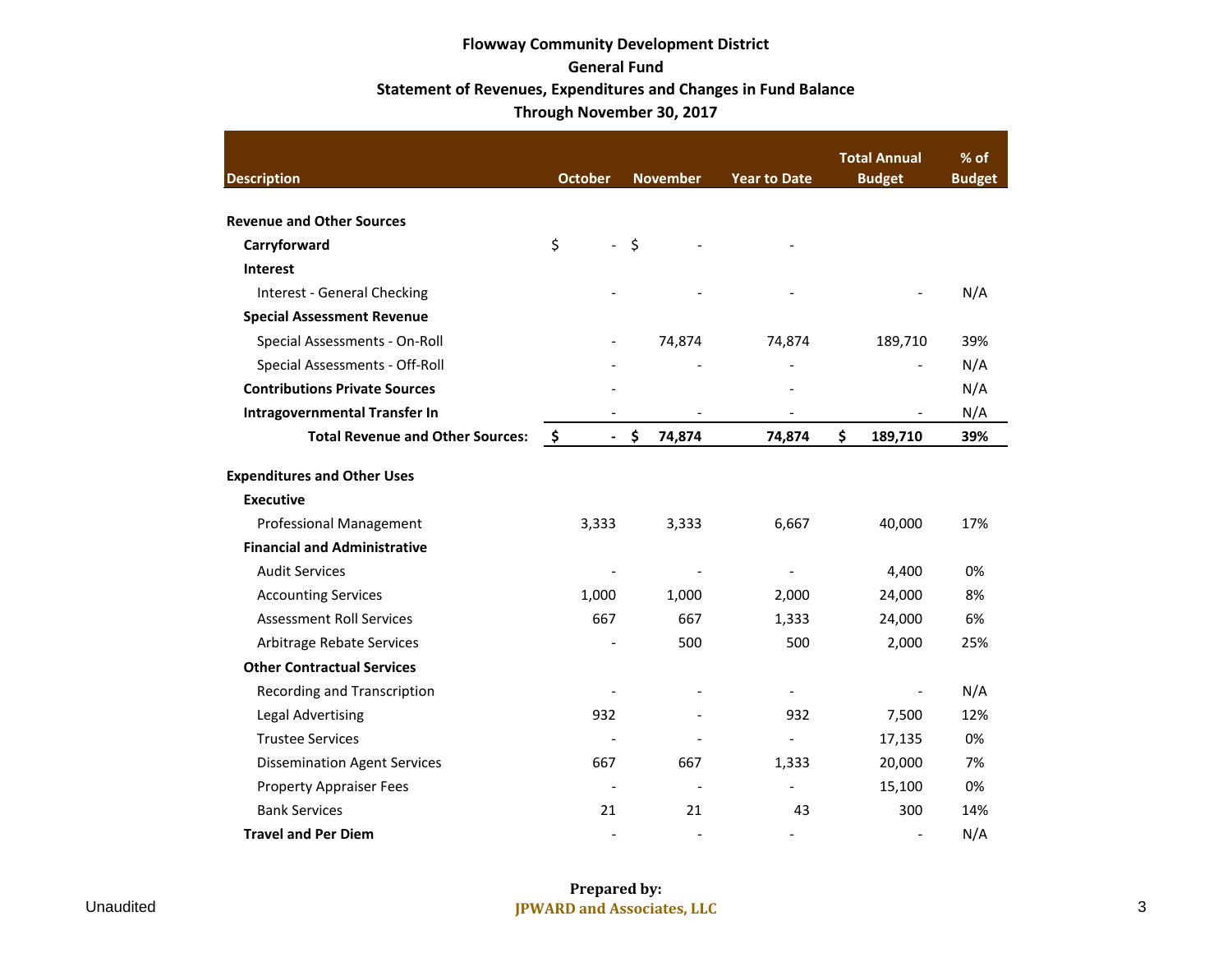# **Flowway Community Development District General Fund Statement of Revenues, Expenditures and Changes in Fund Balance Through November 30, 2017**

|                                                |                |                          |                          | <b>Total Annual</b>      | % of          |
|------------------------------------------------|----------------|--------------------------|--------------------------|--------------------------|---------------|
| <b>Description</b>                             | <b>October</b> | <b>November</b>          | <b>Year to Date</b>      | <b>Budget</b>            | <b>Budget</b> |
| <b>Communications &amp; Freight Services</b>   |                |                          |                          |                          |               |
| Postage, Freight & Messenger                   | 34             | 72                       | 106                      | 500                      | 21%           |
| <b>Computer Services - Website Development</b> |                |                          | $\overline{a}$           | 750                      | 0%            |
| Insurance                                      | 6,042          | $\overline{\phantom{0}}$ | 6,042                    | 6,100                    | 99%           |
| <b>Printing &amp; Binding</b>                  |                | 147                      | 147                      | 750                      | 20%           |
| <b>Office Supplies</b>                         |                |                          | $\overline{\phantom{a}}$ | $\overline{\phantom{a}}$ | N/A           |
| <b>Subscription &amp; Memberships</b>          |                | 175                      | 175                      | 175                      | 100%          |
| <b>Legal Services</b>                          |                |                          |                          |                          |               |
| Legal - General Counsel                        |                |                          |                          | 20,000                   | 0%            |
| Legal - Series 2013 Bonds                      |                |                          |                          | $\blacksquare$           | N/A           |
| Legal - Series 2015(Phase 3)                   |                |                          |                          | $\overline{\phantom{a}}$ | N/A           |
| Legal - Series 2015(Phase 4)                   |                |                          |                          |                          | N/A           |
| Legal - Series 2016(Phase 5)                   |                |                          |                          |                          | N/A           |
| <b>Other General Government Services</b>       |                |                          |                          |                          |               |
| <b>Engineering Services - General Fund</b>     |                |                          |                          | 1,000                    | 0%            |
| Contingencies                                  |                |                          |                          | 5,000                    | 0%            |
| Capital Outlay                                 |                |                          |                          | 1,000                    | N/A           |
| <b>Intragovernmental Transfer Out</b>          |                |                          |                          |                          | N/A           |
| Sub-Total:                                     | 12,696         | 6,582                    | 19,277                   | 189,710                  | 10%           |
| <b>Total Expenditures and Other Uses:</b>      | \$12,696       | \$<br>6,582              | \$<br>19,277             | \$<br>189,710            | 10%           |
| Net Increase/ (Decrease) in Fund Balance       | (12, 696)      | 68,293                   | 55,597                   |                          |               |
| Fund Balance - Beginning                       | 29,393         | 16,697                   | 29,393                   |                          |               |
| <b>Fund Balance - Ending</b>                   | Ś.<br>16,697   | \$<br>84,989             | 84,989                   | \$                       |               |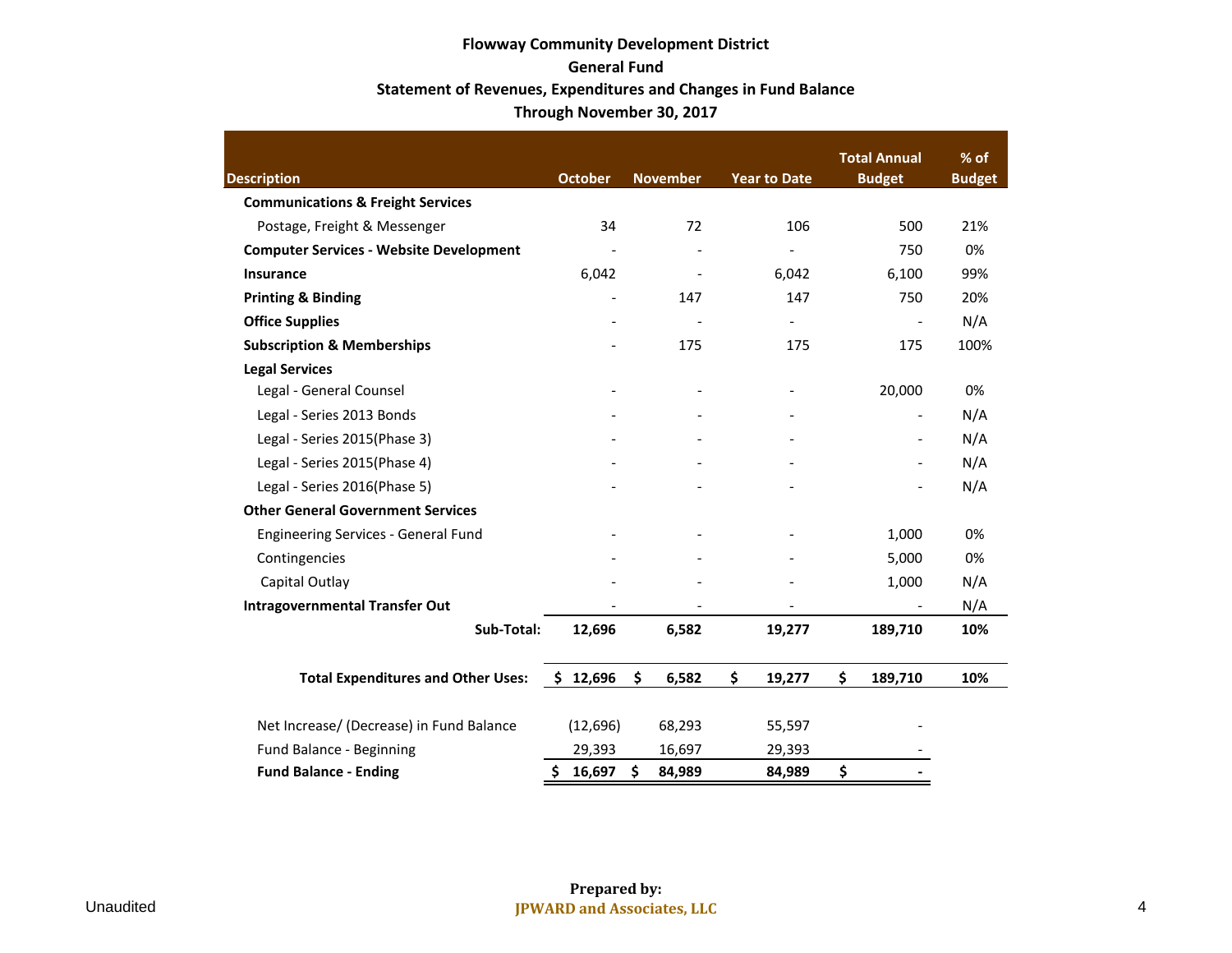# **Flowway Community Development District Debt Service Fund - Series 2013 Statement of Revenues, Expenditures and Changes in Fund Balance Through November 30, 2017**

| <b>Description</b>                                | <b>October</b><br><b>November</b><br><b>Year to Date</b> |                            | <b>Total Annual</b><br><b>Budget</b> | % of<br><b>Budget</b>    |                      |      |
|---------------------------------------------------|----------------------------------------------------------|----------------------------|--------------------------------------|--------------------------|----------------------|------|
| <b>Revenue and Other Sources</b>                  |                                                          |                            |                                      |                          |                      |      |
| Carryforward                                      | \$                                                       | $\equiv$                   | \$                                   | $\overline{a}$           | \$<br>$\overline{a}$ | N/A  |
| <b>Interest Income</b>                            |                                                          |                            |                                      |                          |                      |      |
| <b>Interest Account</b>                           |                                                          |                            |                                      | $\overline{\phantom{a}}$ | 8                    | 0%   |
| <b>Reserve Account</b>                            |                                                          | 89                         | 92                                   | 180                      | 40                   | 450% |
| <b>Prepayment Account</b>                         |                                                          |                            |                                      | $\overline{\phantom{a}}$ |                      | N/A  |
| Revenue Account                                   |                                                          | 63                         | 65                                   | 128                      | $\overline{a}$       | N/A  |
| <b>Special Assessment Revenue</b>                 |                                                          |                            |                                      |                          |                      |      |
| Special Assessments - On-Roll                     |                                                          |                            | 209,968                              | 209,968                  | 531,727              | 39%  |
| Special Assessments - Off-Roll                    |                                                          |                            |                                      |                          |                      | N/A  |
| <b>Intragovernmental Transfer In</b>              |                                                          |                            |                                      |                          |                      | N/A  |
| <b>Total Revenue and Other Sources:</b>           | \$                                                       | 152                        | \$<br>210,124                        | 210,276                  | \$<br>531,775        | N/A  |
| <b>Expenditures and Other Uses</b>                |                                                          |                            |                                      |                          |                      |      |
| <b>Debt Service</b>                               |                                                          |                            |                                      |                          |                      |      |
| <b>Principal Debt Service - Mandatory</b>         |                                                          |                            |                                      |                          |                      |      |
| Series 2013 Bonds                                 | \$                                                       | $\mathcal{L}^{\text{max}}$ | \$<br>95,000                         | 95,000                   | \$<br>95,000         | 100% |
| <b>Principal Debt Service - Early Redemptions</b> |                                                          |                            |                                      |                          |                      |      |
| Series 2013 Bonds                                 |                                                          |                            |                                      |                          |                      | N/A  |
| <b>Interest Expense</b>                           |                                                          |                            |                                      |                          |                      |      |
| Series 2013 Bonds                                 |                                                          |                            | 219,813                              | 219,813                  | 436,775              | 50%  |
| <b>Operating Transfers Out (To Other Funds)</b>   |                                                          |                            |                                      | $\overline{\phantom{a}}$ |                      | N/A  |
| <b>Total Expenditures and Other Uses:</b>         | \$                                                       | $\overline{\phantom{a}}$   | \$<br>314,813                        | 314,813                  | \$<br>531,775        | N/A  |
| Net Increase/ (Decrease) in Fund Balance          |                                                          | 152                        | (104, 688)                           | (104, 537)               |                      |      |
| Fund Balance - Beginning                          |                                                          | 922,181                    | 922,333                              | 922,181                  |                      |      |
| <b>Fund Balance - Ending</b>                      |                                                          | \$922,333                  | \$<br>817,645                        | 817,645                  | \$                   |      |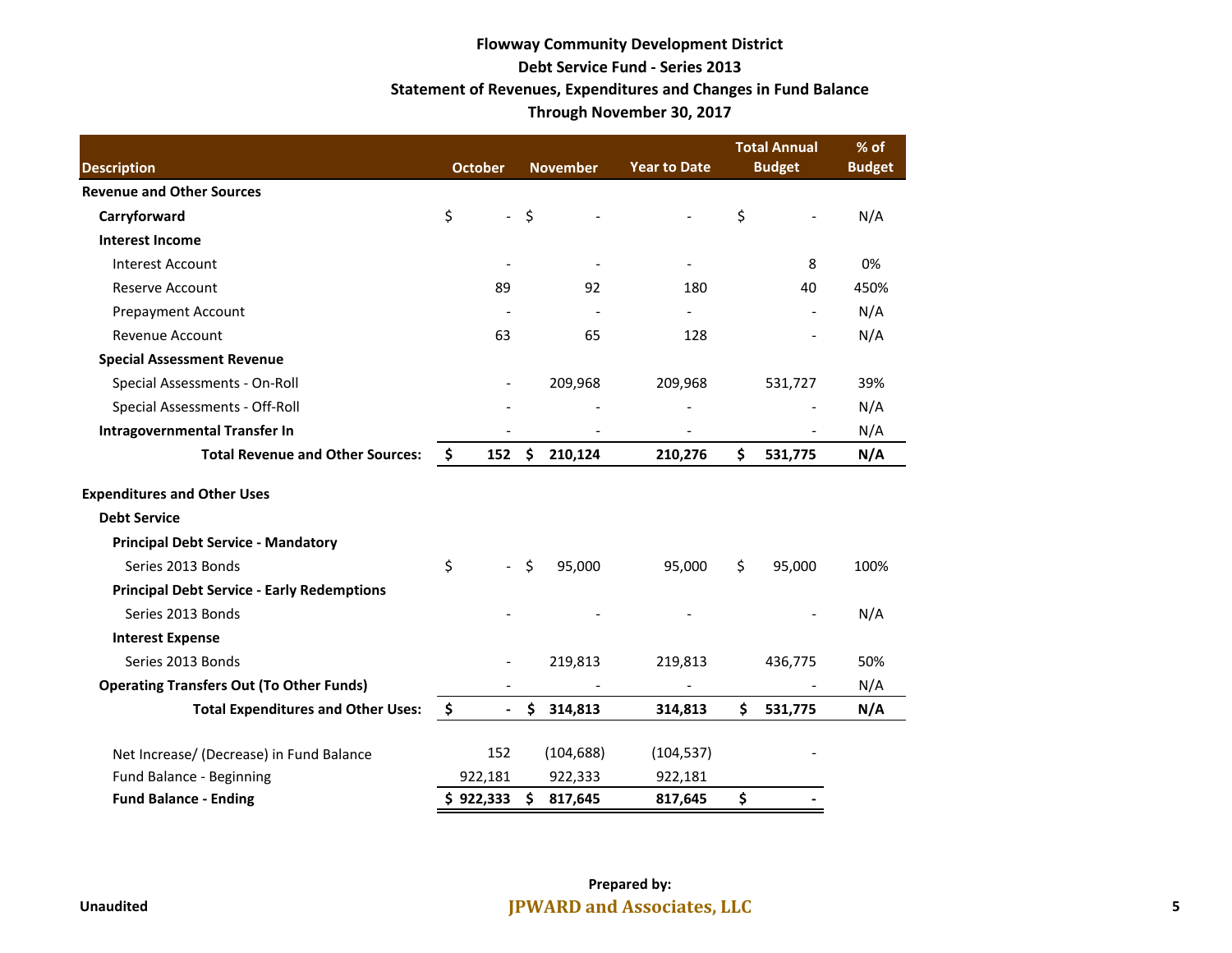## **Flowway Community Development District Debt Service Fund - Series 2015 (Phase 3) Statement of Revenues, Expenditures and Changes in Fund Balance Through November 30, 2017**

|                                                   | <b>October</b><br><b>November</b> |                          | <b>Year to</b> | <b>Total Annual</b>      | $%$ of                   |                          |               |
|---------------------------------------------------|-----------------------------------|--------------------------|----------------|--------------------------|--------------------------|--------------------------|---------------|
| <b>Description</b>                                |                                   |                          |                |                          | <b>Date</b>              | <b>Budget</b>            | <b>Budget</b> |
| <b>Revenue and Other Sources</b>                  |                                   |                          |                |                          |                          |                          |               |
| Carryforward                                      | \$                                | $\overline{\phantom{a}}$ | $\zeta$        |                          |                          | \$<br>$\overline{a}$     | N/A           |
| <b>Interest Income</b>                            |                                   |                          |                |                          |                          |                          |               |
| <b>Interest Account</b>                           |                                   | $\overline{\phantom{a}}$ |                | $\overline{\phantom{a}}$ | $\overline{\phantom{0}}$ |                          | N/A           |
| Reserve Account                                   |                                   | 43                       |                | 45                       | 88                       |                          | N/A           |
| <b>Prepayment Account</b>                         |                                   | $\Omega$                 |                | $\Omega$                 | 0                        |                          | N/A           |
| <b>Revenue Account</b>                            |                                   | 31                       |                | 32                       | 63                       |                          | N/A           |
| <b>Special Assessment Revenue</b>                 |                                   |                          |                |                          |                          |                          |               |
| Special Assessments - On-Roll                     |                                   |                          |                | 101,899                  | 101,899                  | 260,063                  | 39%           |
| Special Assessments - Off-Roll                    |                                   |                          |                |                          |                          |                          | N/A           |
| Special Assessments - Prepayment                  |                                   |                          |                |                          |                          | $\overline{\phantom{m}}$ | N/A           |
| <b>Intragovernmental Transfers In</b>             |                                   |                          |                |                          |                          |                          |               |
| <b>Debt Proceeds</b>                              |                                   |                          |                |                          |                          |                          | N/A           |
| <b>Total Revenue and Other Sources:</b>           | $\ddot{\bm{\zeta}}$               | 74                       |                | \$101,975                | 102,050                  | \$<br>260,063            | N/A           |
| <b>Expenditures and Other Uses</b>                |                                   |                          |                |                          |                          |                          |               |
| <b>Debt Service</b>                               |                                   |                          |                |                          |                          |                          |               |
| <b>Principal Debt Service - Mandatory</b>         |                                   |                          |                |                          |                          |                          |               |
| Series 2015 Bonds (Phase 3)                       | \$                                |                          | Ś              | 65,000                   | 65,000                   | \$<br>65,000             | 100%          |
| <b>Principal Debt Service - Early Redemptions</b> |                                   |                          |                |                          |                          |                          |               |
| Series 2015 Bonds (Phase 3)                       |                                   |                          |                |                          |                          |                          | N/A           |
| <b>Interest Expense</b>                           |                                   |                          |                |                          |                          |                          |               |
| Series 2015 Bonds (Phase 3)                       |                                   |                          |                | 91,638                   | 91,638                   | 195,063                  | 47%           |
| <b>Operating Transfers Out (To Other Funds)</b>   |                                   |                          |                |                          |                          |                          | N/A           |
| <b>Total Expenditures and Other Uses:</b>         | \$                                | $\overline{\phantom{a}}$ |                | \$156,638                | 156,638                  | \$<br>260,063            | N/A           |
| Net Increase/ (Decrease) in Fund Balance          |                                   | 74                       |                | (54, 662)                | (54, 588)                | 0                        |               |
| Fund Balance - Beginning                          |                                   | 452,036                  |                | 452,111                  | 452,036                  |                          |               |
| <b>Fund Balance - Ending</b>                      |                                   | \$452,111                |                | \$397,449                | 397,449                  | \$<br>$\mathbf{0}$       |               |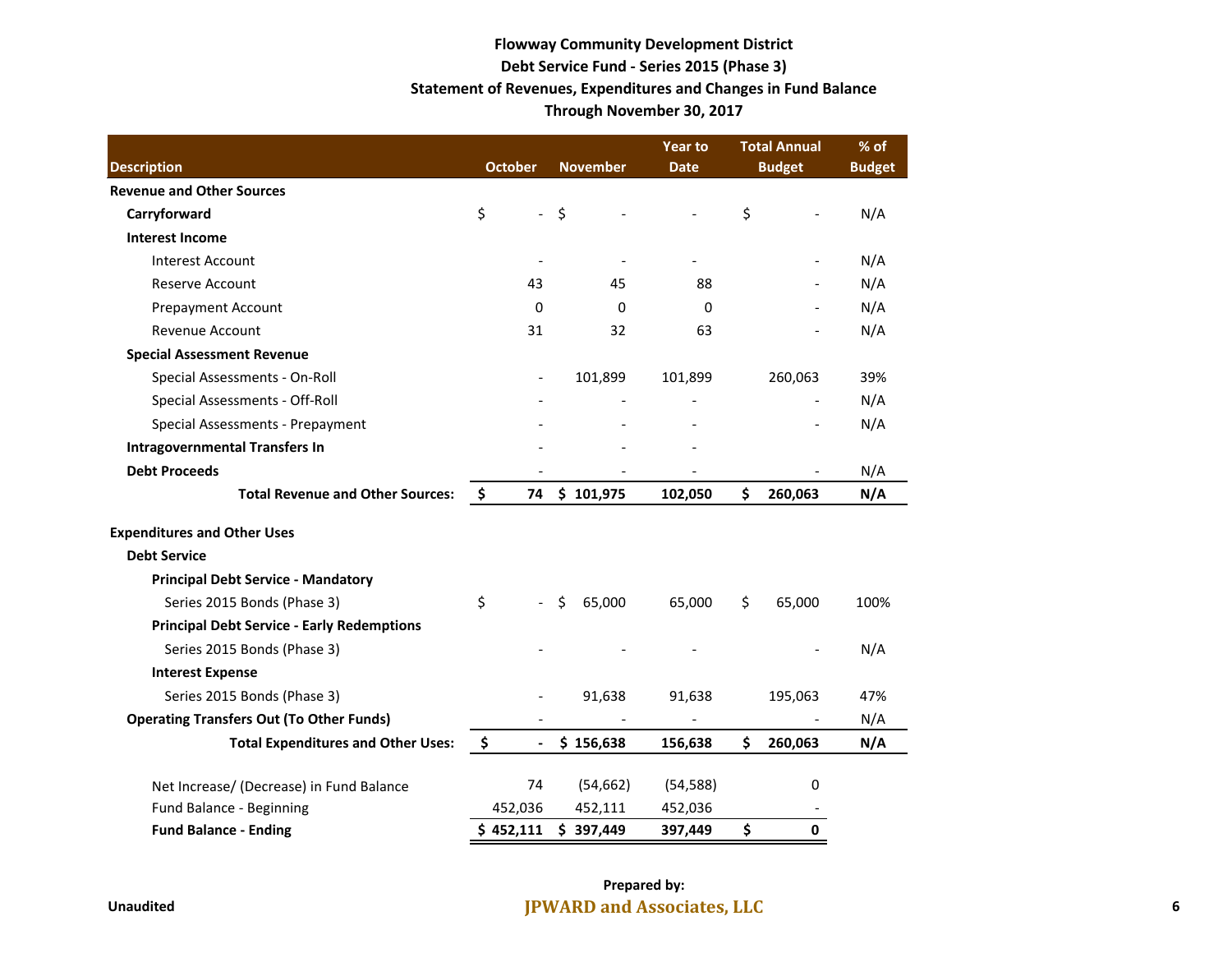# **Flowway Community Development District Debt Service Fund - Series 2015 (Phase 4) Statement of Revenues, Expenditures and Changes in Fund Balance Through November 30, 2017**

|                                                   |                |                          | <b>Year to</b> | <b>Total Annual</b> | % of                     |               |               |
|---------------------------------------------------|----------------|--------------------------|----------------|---------------------|--------------------------|---------------|---------------|
| <b>Description</b>                                | <b>October</b> |                          |                | <b>November</b>     | <b>Date</b>              | <b>Budget</b> | <b>Budget</b> |
| <b>Revenue and Other Sources</b>                  |                |                          |                |                     |                          |               |               |
| Carryforward                                      | \$             | $\frac{1}{2}$            | $\zeta$        |                     | $\overline{\phantom{a}}$ | \$            | N/A           |
| <b>Interest Income</b>                            |                |                          |                |                     |                          |               |               |
| Interest Account                                  |                |                          |                |                     |                          |               | N/A           |
| <b>Sinking Account</b>                            |                |                          |                |                     |                          |               | N/A           |
| <b>Reserve Account</b>                            |                | 27                       |                | 28                  | 54                       |               | N/A           |
| <b>Prepayment Account</b>                         |                |                          |                |                     |                          |               | N/A           |
| <b>Revenue Account</b>                            |                | 24                       |                | 25                  | 49                       |               | N/A           |
| <b>Special Assessment Revenue</b>                 |                |                          |                |                     |                          |               |               |
| Special Assessments - On-Roll                     |                | $\overline{\phantom{a}}$ |                | 84,295              | 84,295                   | 213,556       | 39%           |
| Special Assessments - Off-Roll                    |                |                          |                |                     |                          |               | N/A           |
| <b>Debt Proceeds</b>                              |                |                          |                |                     |                          |               | N/A           |
| <b>Total Revenue and Other Sources:</b>           | \$             | 51                       | \$             | 84,347              | 84,398                   | \$<br>213,556 | N/A           |
| <b>Expenditures and Other Uses</b>                |                |                          |                |                     |                          |               |               |
| <b>Debt Service</b>                               |                |                          |                |                     |                          |               |               |
| <b>Principal Debt Service - Mandatory</b>         |                |                          |                |                     |                          |               |               |
| Series 2015 Bonds (Phase 4)                       | \$             | $\overline{\phantom{a}}$ | \$             | 50,000              | 50,000                   | \$<br>50,000  | 100%          |
| <b>Principal Debt Service - Early Redemptions</b> |                |                          |                |                     |                          |               |               |
| Series 2015 Bonds (Phase 4)                       |                |                          |                |                     |                          |               | N/A           |
| <b>Interest Expense</b>                           |                |                          |                |                     |                          |               |               |
| Series 2015 Bonds (Phase 4)                       |                | $\overline{a}$           |                | 82,278              | 82,278                   | 163,556       | 50%           |
| <b>Operating Transfers Out (To Other Funds)</b>   |                | 27                       |                | 28                  | 54                       |               | N/A           |
| <b>Total Expenditures and Other Uses:</b>         | \$             | 27                       |                | \$132,306           | 132,332                  | \$<br>213,556 | N/A           |
| Net Increase/ (Decrease) in Fund Balance          |                | 24                       |                | (47, 958)           | (47, 934)                | (0)           |               |
| Fund Balance - Beginning                          |                | 308,649                  |                | 308,673             | 308,649                  |               |               |
| <b>Fund Balance - Ending</b>                      | \$308,673      |                          |                | \$260,715           | 260,715                  | \$<br>(0)     |               |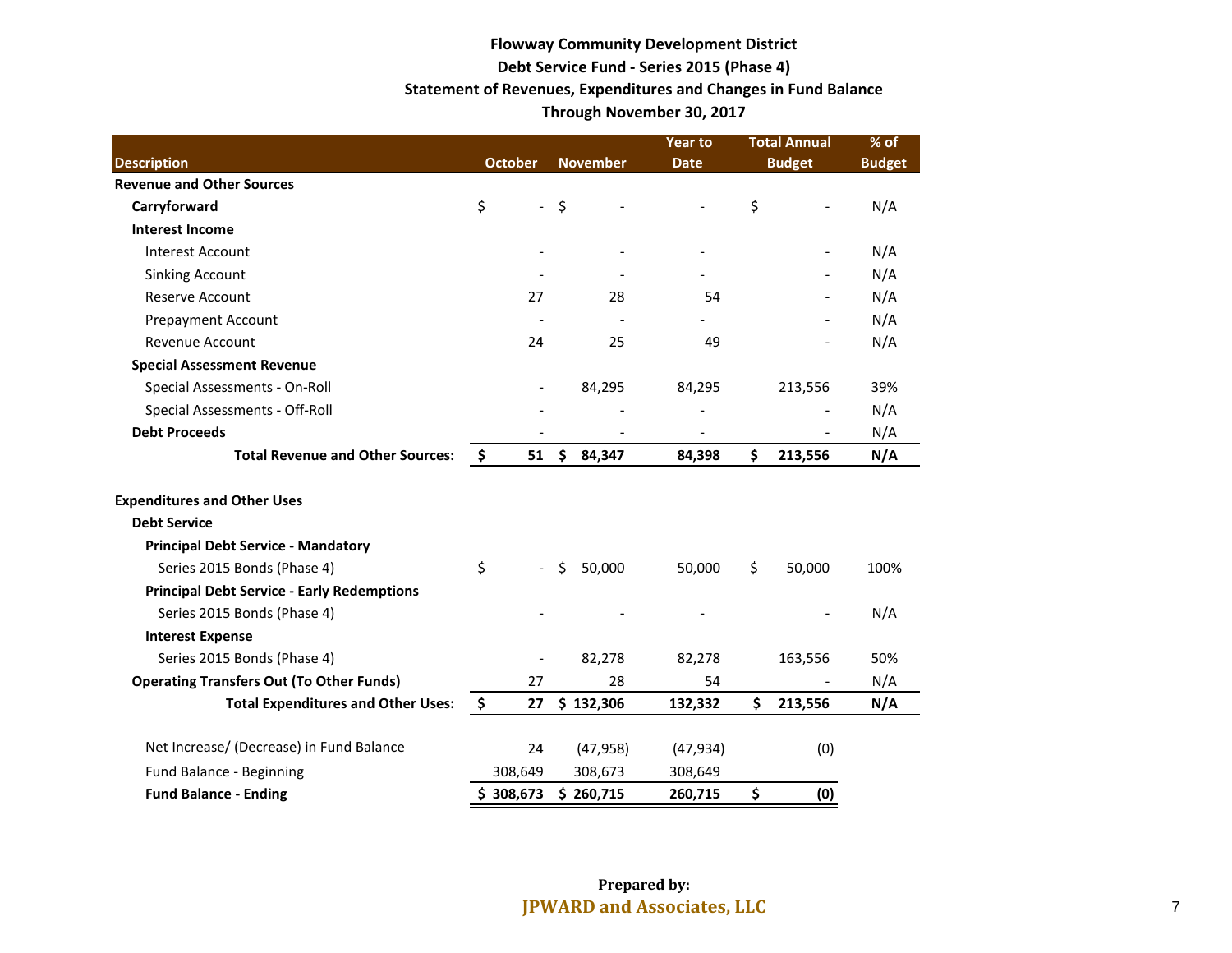# **Flowway Community Development District Debt Service Fund - Series 2016 (Phase 5) Statement of Revenues, Expenditures and Changes in Fund Balance Through November 30, 2017**

|                                                   |                                |                 | <b>Year to</b> | <b>Total Annual</b> | % of          |
|---------------------------------------------------|--------------------------------|-----------------|----------------|---------------------|---------------|
| <b>Description</b>                                | <b>October</b>                 | <b>November</b> | <b>Date</b>    | <b>Budget</b>       | <b>Budget</b> |
| <b>Revenue and Other Sources</b>                  |                                |                 |                |                     |               |
| Carryforward                                      | \$<br>$\overline{\phantom{0}}$ | \$              |                | \$                  | N/A           |
| <b>Interest Income</b>                            |                                |                 |                |                     |               |
| <b>Interest Account</b>                           |                                |                 |                |                     | N/A           |
| <b>Sinking Account</b>                            |                                |                 |                |                     | N/A           |
| <b>Reserve Account</b>                            | 29                             | 30              | 58             |                     | N/A           |
| Prepayment Account                                |                                |                 |                |                     | N/A           |
| Revenue Account                                   |                                | 4               | 4              |                     | N/A           |
| <b>Special Assessment Revenue</b>                 |                                |                 |                |                     |               |
| Special Assessments - On-Roll                     |                                | 143,899         | 143,899        | 364,478             | 39%           |
| Special Assessments - Off-Roll                    | 110,000                        |                 | 110,000        |                     | N/A           |
| <b>Debt Proceeds</b>                              |                                |                 |                |                     |               |
| <b>Operating Transfers In (To Other Funds)</b>    |                                |                 |                |                     | N/A           |
| <b>Total Revenue and Other Sources:</b>           | \$110,029                      | \$143,932       | 253,961        | \$<br>364,478       | N/A           |
| <b>Expenditures and Other Uses</b>                |                                |                 |                |                     |               |
| <b>Debt Service</b>                               |                                |                 |                |                     |               |
| <b>Principal Debt Service - Mandatory</b>         |                                |                 |                |                     |               |
| Series 2016 Bonds (Phase 5)                       | \$<br>$\overline{a}$           | \$110,000       | 110,000        | 110,000<br>\$       | 100%          |
| <b>Principal Debt Service - Early Redemptions</b> |                                |                 |                |                     |               |
| Series 2016 Bonds (Phase 5)                       |                                |                 |                |                     | N/A           |
| <b>Interest Expense</b>                           |                                |                 |                |                     |               |
| Series 2016 Bonds (Phase 5)                       |                                | 128,174         | 128,174        | 254,478             | 50%           |
| <b>Operating Transfers Out (To Other Funds)</b>   | 29                             | 30              | 58             |                     | N/A           |
| <b>Total Expenditures and Other Uses:</b>         | \$<br>29                       | \$238,203       | 238,232        | \$<br>364,478       | N/A           |
| Net Increase/ (Decrease) in Fund Balance          | 110,000                        | (94, 272)       | 15,728         |                     |               |
| Fund Balance - Beginning                          | 302,765                        | 412,765         | 302,765        |                     |               |
| <b>Fund Balance - Ending</b>                      | \$412,765                      | \$318,493       | 318,493        | \$                  |               |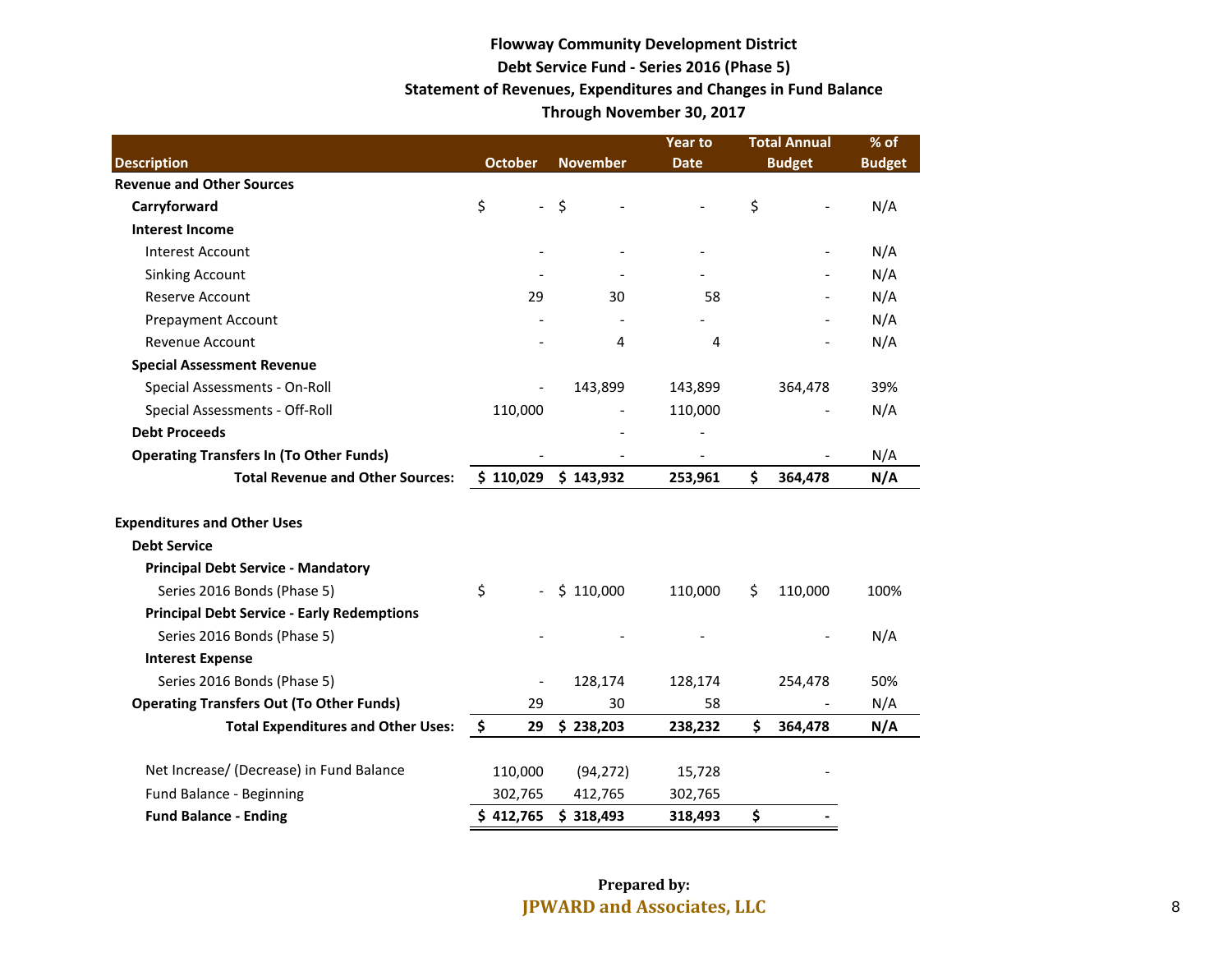# **Flowway Community Development District Capital Project Fund - Series 2015 (Phase 4) Statement of Revenues, Expenditures and Changes in Fund Balance Through November 30, 2017**

| <b>Description</b>                               |                    | <b>October</b> | <b>November</b>      | <b>Year to Date</b>  |    | <b>Total Annual</b><br><b>Budget</b> |
|--------------------------------------------------|--------------------|----------------|----------------------|----------------------|----|--------------------------------------|
| <b>Revenue and Other Sources</b>                 |                    |                |                      |                      |    |                                      |
| Carryforward                                     | \$                 | $\blacksquare$ | \$                   |                      | \$ |                                      |
| <b>Interest Income</b>                           |                    |                |                      |                      |    |                                      |
| <b>Construction Account</b>                      |                    | $\Omega$       | 0                    | 0                    |    |                                      |
| Cost of Issuance                                 |                    |                |                      |                      |    |                                      |
| <b>Debt Proceeds</b>                             |                    |                |                      | \$                   |    |                                      |
| <b>Operating Transfers In (From Other Funds)</b> |                    | 27             | 28                   | \$<br>54             |    |                                      |
| <b>Total Revenue and Other Sources:</b>          | - \$               | 27             | \$<br>28             | \$<br>54             | \$ |                                      |
| <b>Expenditures and Other Uses</b>               |                    |                |                      |                      |    |                                      |
| <b>Executive</b>                                 |                    |                |                      |                      |    |                                      |
| <b>Professional Management</b>                   |                    |                |                      | \$                   | \$ |                                      |
| <b>Other Contractual Services</b>                |                    |                |                      |                      |    |                                      |
| <b>Trustee Services</b>                          |                    |                |                      | \$                   | \$ |                                      |
| <b>Printing &amp; Binding</b>                    |                    |                |                      | \$                   | \$ |                                      |
| <b>Legal Services</b>                            |                    |                |                      |                      |    |                                      |
| Legal - Series 2015 Bonds (Phase 4)              |                    |                |                      | \$                   |    |                                      |
| <b>Other General Government Services</b>         |                    |                |                      |                      |    |                                      |
| Engineering Services - Capital Projects Fund     |                    |                |                      | \$                   | Ś  |                                      |
| <b>Capital Outlay</b>                            |                    |                |                      |                      |    |                                      |
| <b>Construction in Progress</b>                  |                    |                |                      | \$                   |    |                                      |
| <b>Cost of Issuance</b>                          |                    |                |                      |                      |    |                                      |
| Series 201 Bonds (Phase 3)                       |                    |                |                      |                      | \$ |                                      |
| <b>Underwriter's Discount</b>                    |                    |                |                      | \$                   |    |                                      |
| <b>Operating Transfers Out (To Other Funds)</b>  | \$                 |                | \$                   | \$                   |    |                                      |
| <b>Total Expenditures and Other Uses:</b>        | $\hat{\mathsf{S}}$ |                | \$<br>$\overline{a}$ | \$<br>$\blacksquare$ | \$ |                                      |
| Net Increase/ (Decrease) in Fund Balance         |                    | 27             | 28                   | \$<br>54             |    |                                      |
| Fund Balance - Beginning                         |                    | 2,212          | 2,239                | 2,212                |    |                                      |
| <b>Fund Balance - Ending</b>                     | \$                 | 2,239          | \$<br>2,267          | \$<br>2,267          | \$ |                                      |